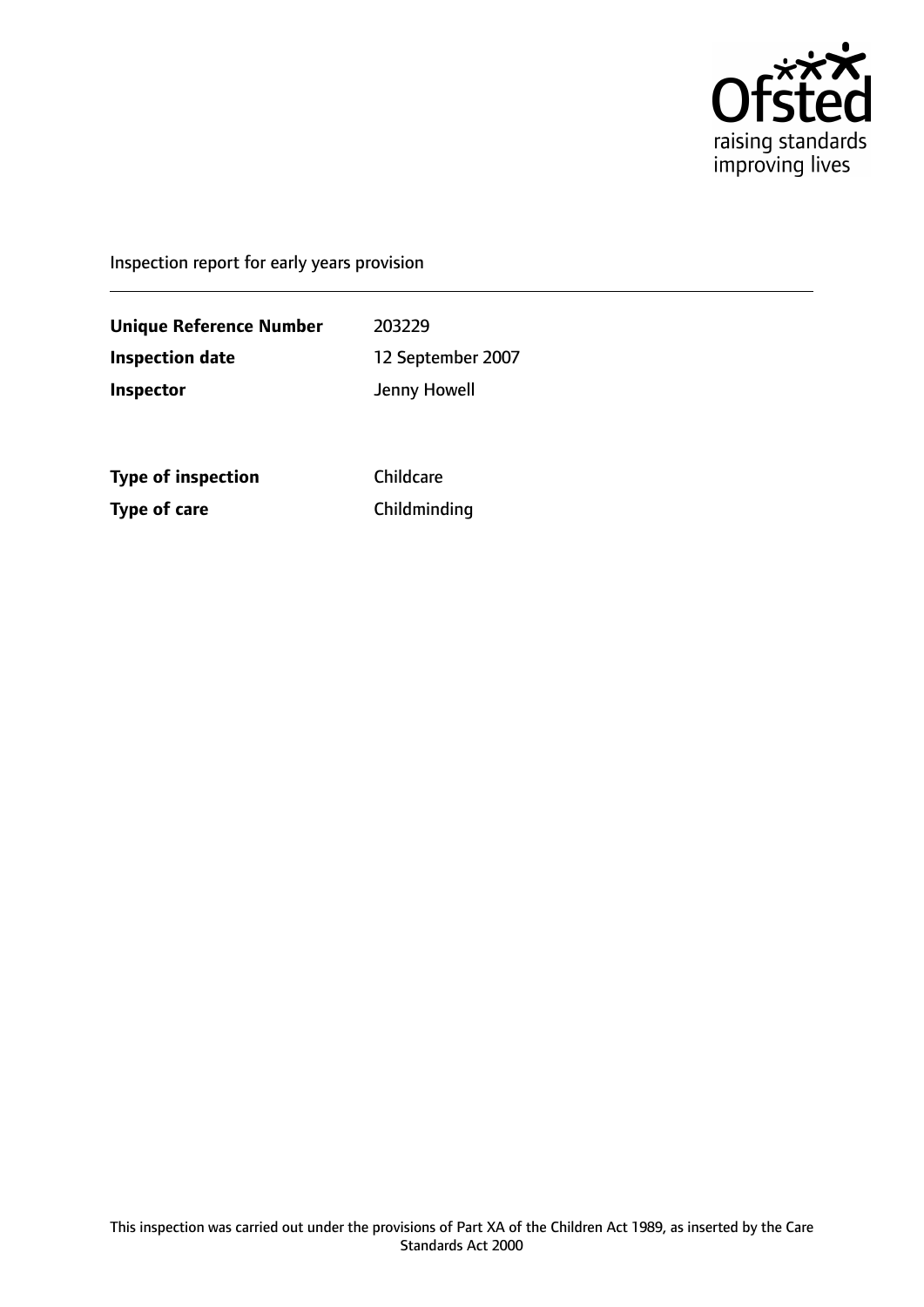#### **ABOUT THIS INSPECTION**

The purpose of this inspection is to assure government, parents and the public of the quality of childcare and, if applicable, of nursery education. The inspection was carried out under Part XA Children Act 1989 asintroduced by the Care Standards Act 2000 and, where nursery education is provided, under Schedule 26 of the School Standards and Framework Act 1998.

This report details the main strengths and any areas for improvement identified during the inspection. The judgements included in the report are made in relation to the outcomes for children set out in the Children Act 2004; the National Standards for under 8s day care and childminding; and, where nursery education is provided, the *Curriculum guidance for the foundation stage.*

The report includes information on any complaints about the childcare provision which Ofsted has received since the last inspection or registration or 1 April 2004 whichever is the later.

### **The key inspection judgements and what they mean**

*Outstanding: this aspect of the provision is of exceptionally high quality Good: this aspect of the provision is strong Satisfactory: this aspect of the provision is sound Inadequate: this aspect of the provision is not good enough*

For more information about early years inspections, please see the booklet *Are you ready for your inspection?* which is available from Ofsted's website: *www.ofsted.gov.uk.*

## **THE QUALITY AND STANDARDS OF THE CARE**

On the basis of the evidence collected on this inspection:

The quality and standards of the care are good. The registered person meets the National Standards for under 8s day care and childminding.

### **WHAT SORT OF SETTING IS IT?**

The childminder has been registered since 1999. She lives with her husband and two children aged 16 and 12 years. They live in a house in a residential area of Wickford. The whole of the house is registered for childminding. Minded children have access to the whole of the premises. There is a fully enclosed garden for outside play. There are local schools and parks close by. Other facilities located close by include shops, a community centre and a library.

The childminder is registered to care for a maximum of six children at any one time and is currently caring for four children on a part-time basis. The childminder takes children on outings and she attends various toddler groups with minded children. The childminder is a member of the National Childminder's Association.

### **THE EFFECTIVENESS OF THE PROVISION**

#### **Helping children to be healthy**

The provision is good.

Children's good health is promoted as they learn to wash their hands before eating and after using the toilet or playing in the garden. The childminder reinforces this by explaining why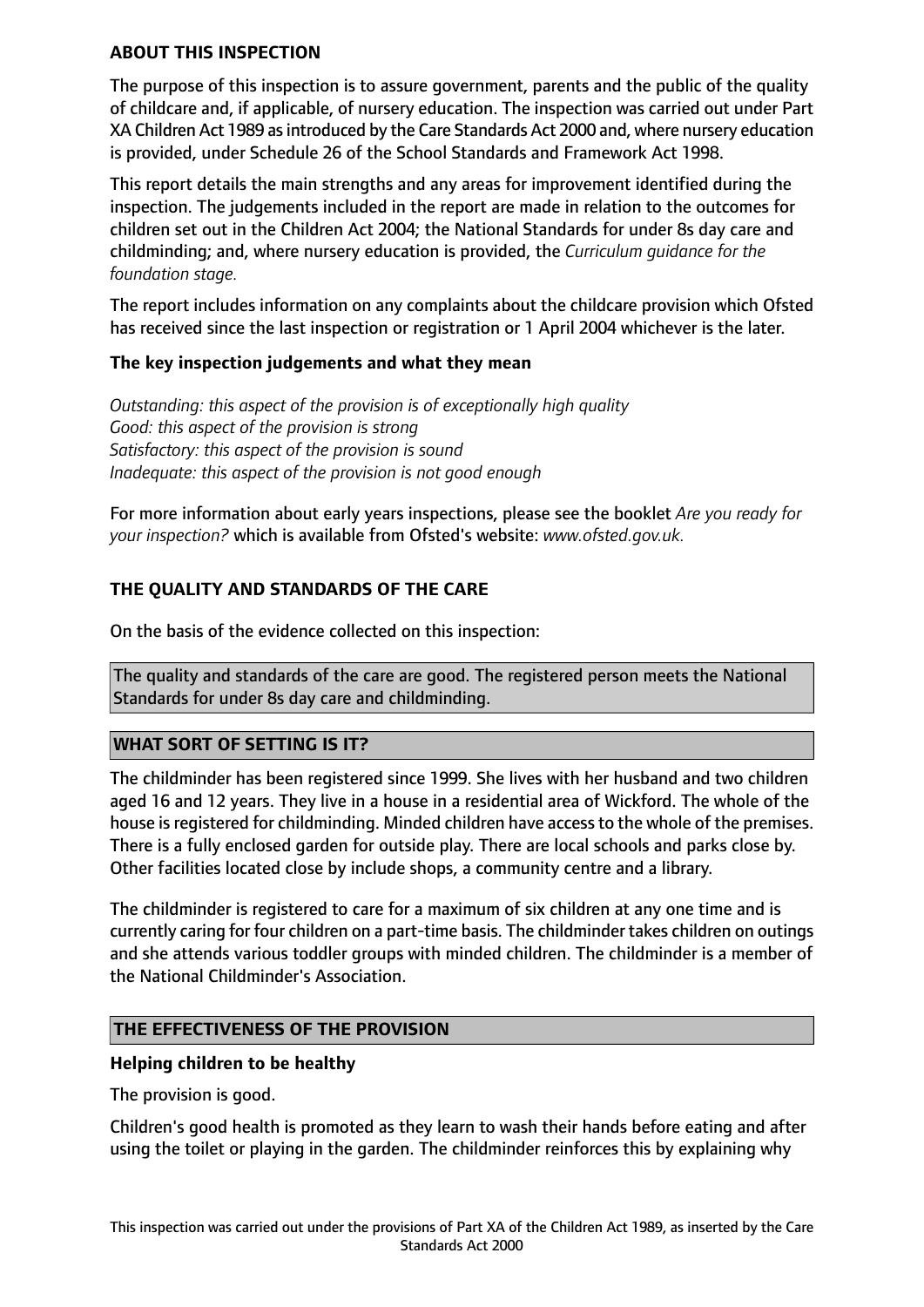children need to wash their hands. They are cared for in a clean environment and the childminder has a good understanding of food hygiene. Children are well cared for if they have an accident or become ill. The childminder has up to date training in first aid and keeps a first aid kit close to hand at all times. This effectively ensures that children can be cared for quickly and appropriately. The childminder discusses medical details with parents and keeps a record of all relevant information, including written parental permissions to seek emergency medical advice and treatment. As a result of this children can be well cared for in line with their individual needs and parents' wishes, should they have an accident.

Children learn about healthy living as they enjoy regular opportunities to play and exercise in the garden and around the local area. Children visit parks and local soft play centres to walk, run, climb and explore. They frequently play in the garden with access to equipment including see-saw, slide, bikes, bats and balls, all of which encourage exercise and the development of physical skills. Children learn about making healthy choices as they enjoy the wide range of nutritious, home-cooked meals provided by the childminder. These are adapted to meet the likes, dislikes and dietary needs of individual children. Snacks are provided to help children maintain energy levels throughout the day and include a good variety of fruits and vegetables, some of which are home-grown. Children have free access to drinks throughout the day, ensuring that they are well hydrated.

Children are able to rest and sleep in security and comfort according to their individual needs. The childminder works with parents to ensure that children have a routine which suits them and provides a travel cot with fresh bedding for each child. She monitors sleeping children frequently to ensure they are safe and comfortable.

# **Protecting children from harm or neglect and helping them stay safe**

The provision is good.

Children are cared for in a very safe and secure environment where the childminder takes appropriate action to ensure the safety of all children. A fire blanket and smoke detectors are in place to ensure that children can be kept safe in the event of a fire. The childminder makes good use of door guards and a stairgate to ensure that children do not have accessto unsuitable products or areas. All toys and resources are appropriate to the ages of the children present and the childminder takes care to ensure that toys with small parts are not used when babies are present. Children are kept safe on trips and outings as the childminder makes use of reins when walking and uses appropriate car seats and restraints when travelling by car. Children are starting to learn about how they can keep themselves safe, for example, by learning how to cross roads safely.

The childminder has a very good understanding of her responsibility to protect the welfare of all children in her care. She has attended training in child protection and ensures that she has relevant advice and contact numbers to hand. She shares this information with parents, reassuring them about her high level of commitment to promoting the safety of all children.

### **Helping children achieve well and enjoy what they do**

The provision is good.

Children gain in confidence and self-esteem as they develop a close and caring relationship with the childminder. They are warmly welcomed with their parents each day and the childminder talks to them about important events in their lives, helping them to feel secure and valued. Children enjoy a wide range of planned and spontaneous activities. The childminder planstopics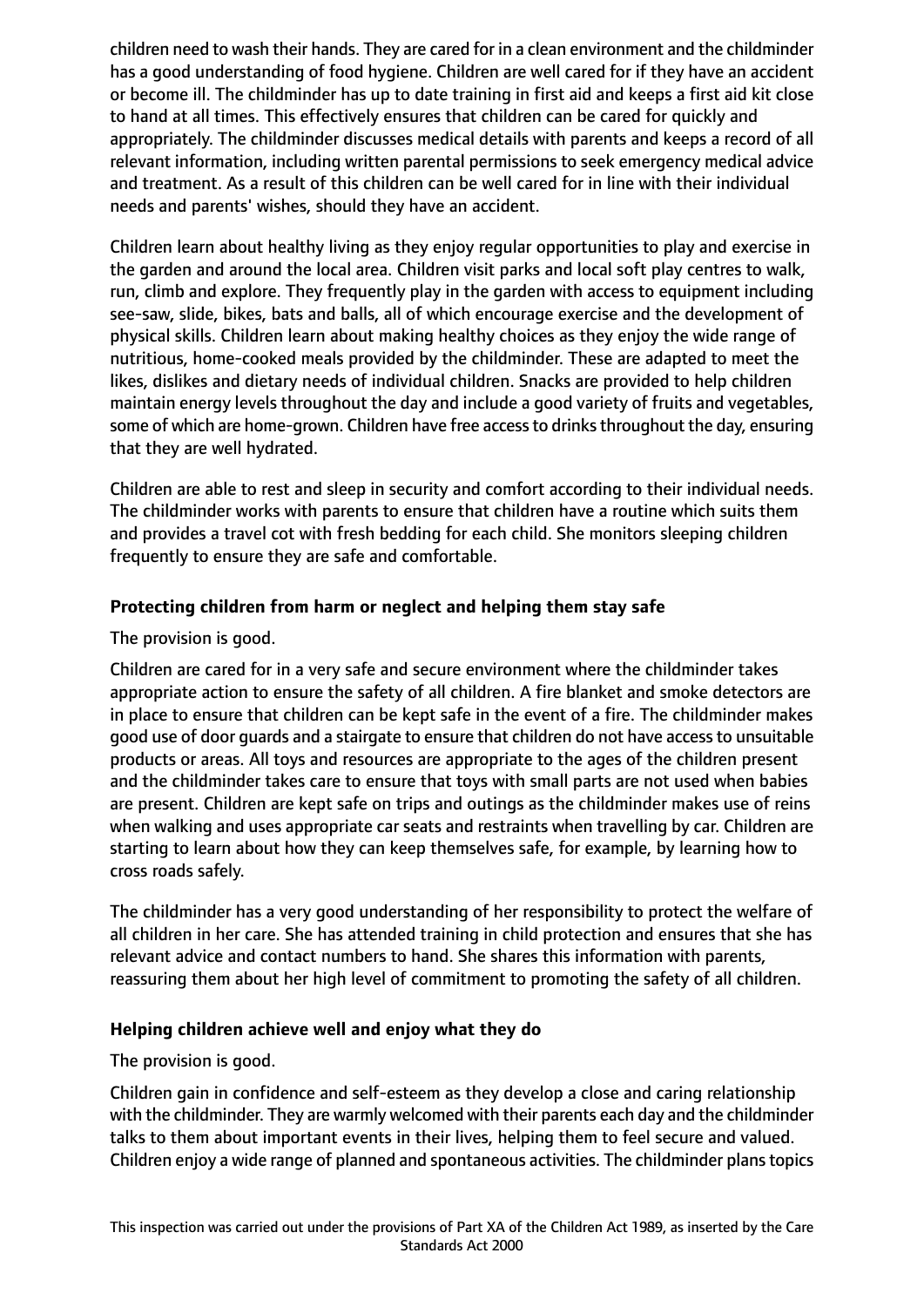and activities which help children to learn about the world around them through games, crafts and outings. Children are also free to choose from the range of toys and equipment which are carefully stored to allow children to help themselves with ease. Activities and resources are interesting and stimulating, including cooking, arts and crafts, puzzles, construction, musical instruments and cars. Children frequently go on trips and outings, including to local parks and shops, as well as regularly meeting up with other children to develop social and communication skills.

Children under three are well cared for as the childminder adopts an approach in line with the 'Birth to three matters' framework. She ensures that a wide range of stimulating and suitable toys and equipment are within easy reach and provides low tables and chairs for babies to practise pulling themselves up on. She works well with parents to establish a routine which meets the needs of the individual child and responds sensitively to children's changes in behaviour to establish if they need a sleep, feed or nappy change.

### **Helping children make a positive contribution**

The provision is good.

Children develop a sense of belonging as the childminder shares her attention equally and involves children in making decisions about what to do. Children are able to choose freely from the toys and resources, allowing them to direct their play according to their own interests. The childminder is very aware of the individual needs of each child. She works closely with parents to identify any special needs and ensures that children have access to toys and activities which help them to develop and enjoy playing.

Children develop a good understanding of difference and diversity as they play with toys and read books which help them to learn about different cultures, countries and ways of life. Children find out about varied festivals and traditions such as Ganesha-Chaturthi, Chinese New Year and Christmas as they try different foods, share relevant books and make pictures.

Children behave very well. They are learning to share and take turns with others through simple games and routines. The childminder's effective use of frequent praise and encouragement helps to reinforce positive behaviour. Older children may be rewarded with stickers, helping them to feel proud of their achievements.

The childminder ensures that parents are well informed about the care their children receive. Effective use of a daily diary shares information about what children have played with and eaten each day as well as details of nappy changes and sleeps where appropriate. Parents receive good quality information about the childminder before she cares for their child. She shares written policies and procedures with them which help to give a clearer picture of the care children will receive. Parents are very happy with the care the childminder provides commenting that children love staying with her, that she works well with them to manage teething and toilet training and that 'It's all enjoyment for children'.

### **Organisation**

The organisation is good.

The childminder organises time and resources very well to provide children with a wide variety of opportunities and experiences. Her home is organised to allow children to play, eat and relax in comfort, with routines organised to make meals and snack a social experience. Children can access toys freely and can also choose to play inside or outside. Regular trips and outings